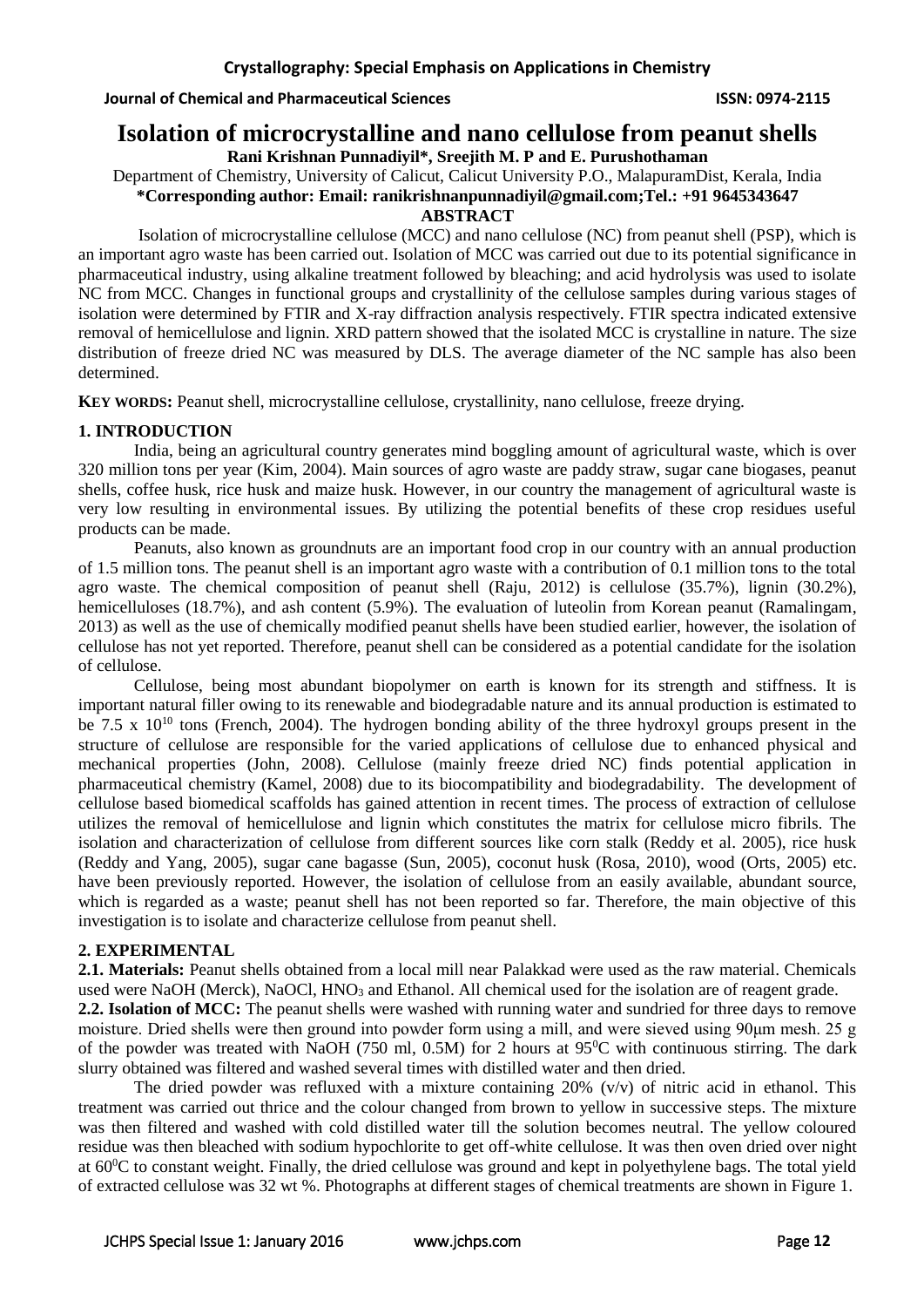#### **Crystallography: Special Emphasis on Applications in Chemistry**

**Journal of Chemical and Pharmaceutical Sciences ISSN: 0974-2115**



**Fig.1. Photographs of (a) pure PSP (b) alkali treated (c) HNO3/ ethanol refluxed (d) MCC**

**2.3. Preparation of Nano Cellulose from MCC by Acid hydrolysis:** About 5g of MCC (isolated from peanut shell) was mixed with sulphuric acid (64 wt%, 45 ml) kept in an ice bath, the mixture was stirred for 120 min at 45<sup>0</sup>C using a magnetic stirrer. About 500 ml of water was added to the reaction mixture to quench hydrolysis and then washed till the solution became neutral. The resultant suspension was kept for freeze-drying. Photograph of NC suspension is shown in Figure 2.



**Fig.2. Photograph of NC suspension**

**2.4. Characterization:** FTIR was carried out by using JASCO FTIR-4100 spectrometer using KBr pellet. IR spectra were recorded in the range of 4000-400  $cm^{-1}$ . Crystalline nature of isolated MCC was measured using RIGAKU MINIFLEX-600 diffractometer with Cu K $\alpha$  ( $\lambda$ =1.54 A<sup>0</sup>) with scanning in a 20 range of 10<sup>0</sup> to 50<sup>0</sup>, and a step size of 0.02<sup>0</sup>. The size distribution and mean diameter particle size of freeze dried NC were estimated by Dynamic Light Scattering (DLS) using a Zetasizer Nano ZS instrument (Malvern). Measurements were performed at an angle of  $170^{\circ}$  using a He-Ne laser operated at 633 nm, on diluted sample.

#### **3. RESULTS AND DISCUSSION**

**3.1. FTIR analysis:** FTIR spectra of untreated PSP, alkali treated, ethanol refluxed and MCC are presented in Figure 3. Difference in intensities of FTIR bands showed that changes have occured during chemical treatment (Sun, 2004). All the spectra has broad band in the region of  $3400 \text{ cm}^{-1}$ , 2900 cm<sup>-1</sup> and  $1627 \text{ cm}^{-1}$ . The one at 3400 cm<sup>-1</sup> corresponds to the free O-H stretching vibration of OH group in cellulose. Those at 2900 cm<sup>-1</sup> and1627 cm<sup>-</sup> <sup>1</sup>were assigned to C-H stretching vibration (Abdul Khalil et al. 2001) and O-H bending of absorbed water (Troedec, 2008).

Pure PSP showed strong absorption frequency at  $1735 \text{ cm}^{-1}$  and  $1247 \text{ cm}^{-1}$  (Oh, 2005), corresponding to C=O stretching vibration of acetyl group from lignin and hemicelluloses; and C-O out of plane stretching vibration of phenyl group in lignin. These two bands gradually disappeared during chemical treatment. The absence of these two bands in MCC indicates the complete removal of lignin and hemicelluloses (Viera, 2007).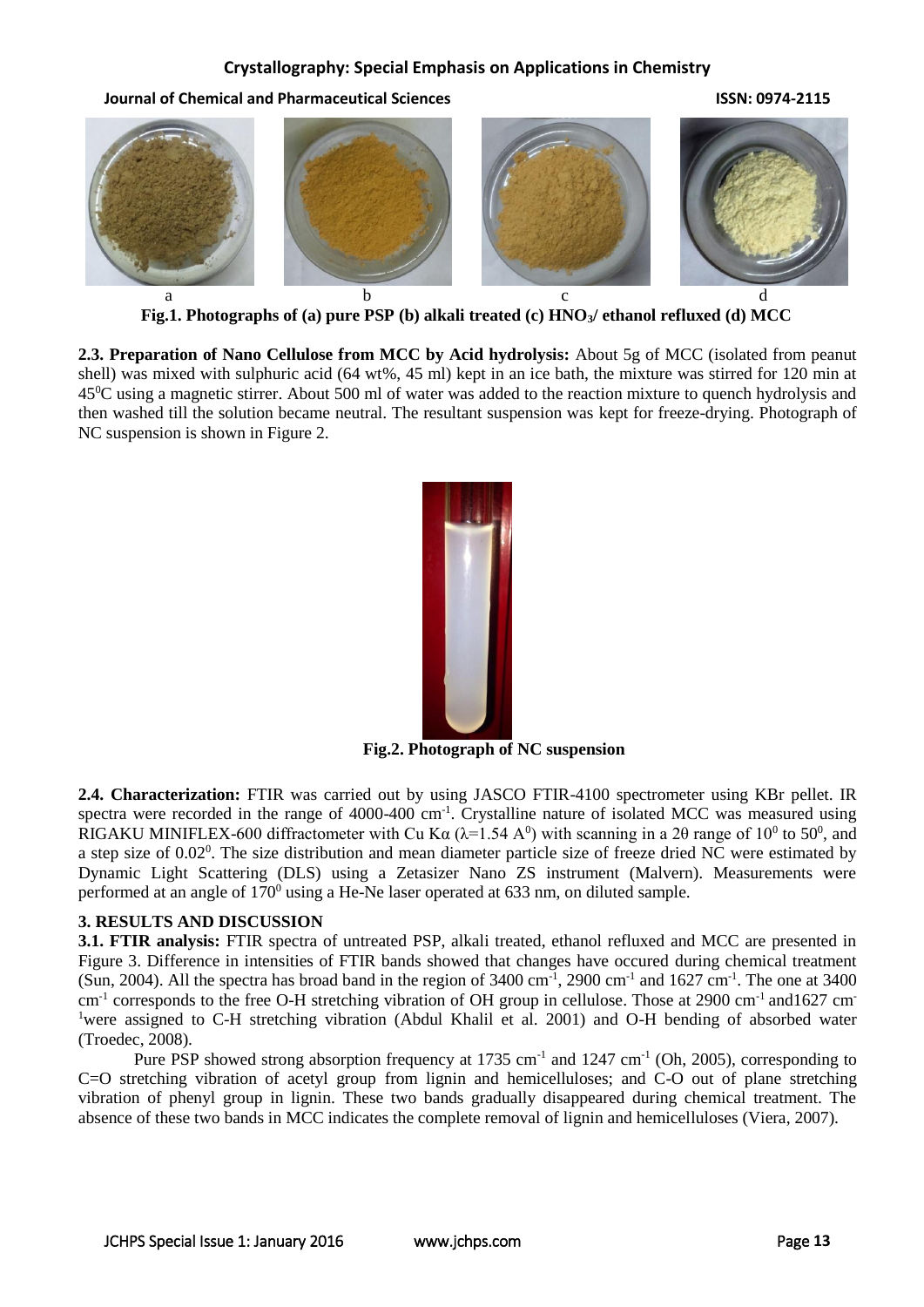**Journal of Chemical and Pharmaceutical Sciences ISSN: 0974-2115**



**Fig.3. FTIR spectraof (a) untreated PSP (b) alkali treated (c) acid refluxed (d) MCC**

**3.2. XRD analysis:**Figure 4 shows the X-ray diffraction pattern of untreated PSP and those at different stages of chemical treatments. PSP exhibited a broad peak at  $2\theta = 22.6^{\circ}$ , which indicates the presence of amorphous material (Subramanian et al. 2005) and small less prominent peaks at  $2\theta = 16^{\circ}$  and 35<sup>°</sup>. The peak at  $2\theta = 22.6^{\circ}$ becomes more prominent and sharper as it reached MCC after various chemical treatments. This gave an insight on to the crystalline nature of MCC.

The crystallinity index and crystallite size for untreated PSP, alkali treated, ethanol/HNO3 refluxed and MCC were calculated using eq. 1 (Bansal et al. 2010) and 2, and the results are represented in Table 1.

$$
CrI\left(\% \right) = \left[ \left( I_{(002)} - I_{(am)} \right) / I_{(002)} \right] \times 100\tag{1}
$$

Where CrI is the crystalline index,  $I_{002}$  is the maximum intensity of the (002) lattice diffraction and the  $I_{am}$ is the intensity diffraction at  $16^{\circ}$ ,  $2\theta$  degrees.

$$
D_{(hkl)} = K\lambda/\beta_0 \cos\theta \tag{2}
$$

Where D<sub>(hk)</sub> is the crystallite size (nm), K is the Scherrer constant (0.94), and  $\lambda$  is the X-ray wavelength (0.15418 nm for Cu).  $\beta_0$  is the full-width half-maximum of the reflection hkl, and 2 $\theta$  is the corresponding Bragg angle.Results show that crystallinity has increased two folds for MCC than PSP, and this is attributed to the removal of amorphous constituents along with lignin and hemicelluloses. Furthermore, crystallite size has decreased for MCC when compared to untreated PSP.



**Figure.4. XRD patterns of (a) MCC (b) acid refluxed (c) alkali treated (d) untreated PSP**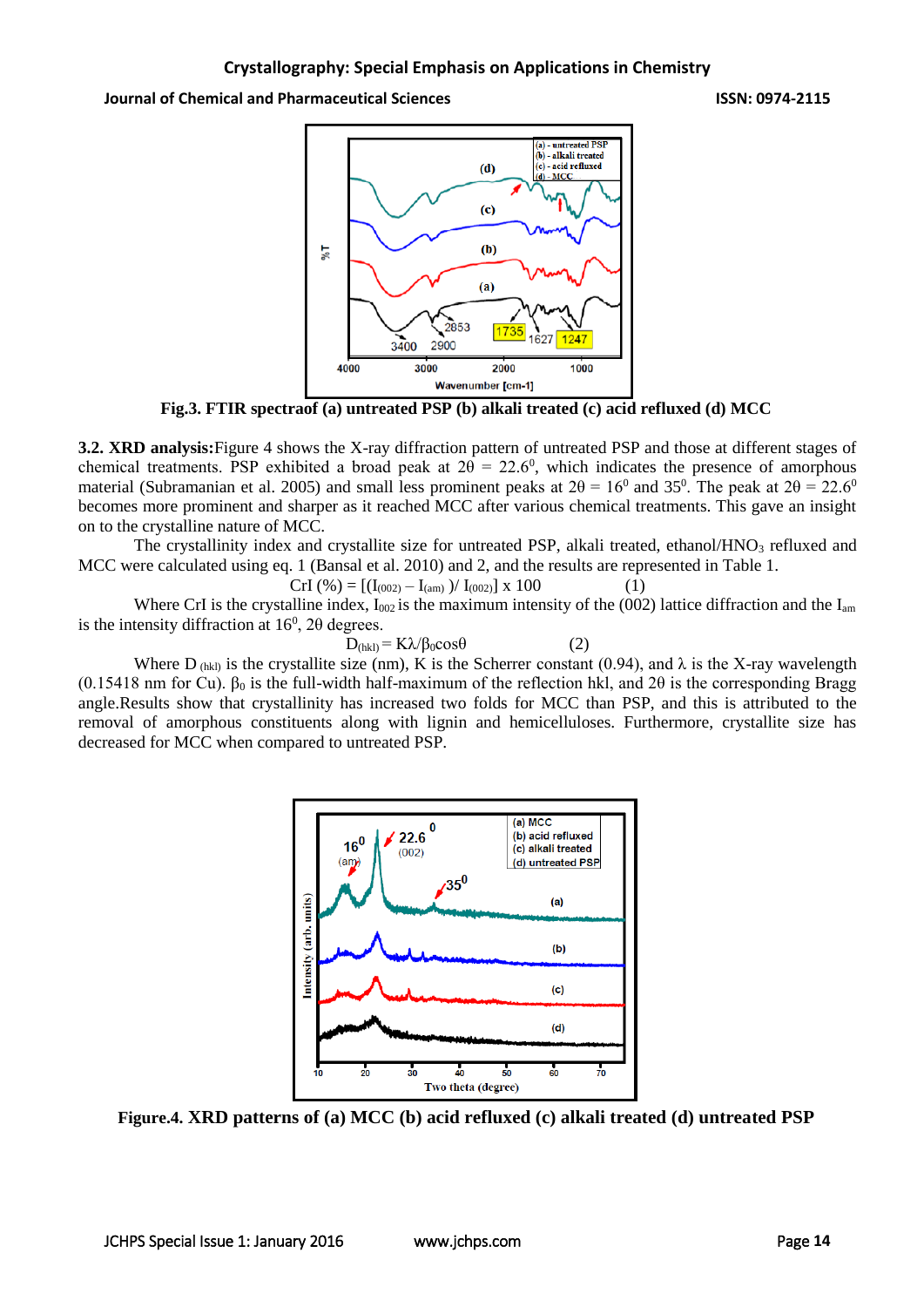## **Journal of Chemical and Pharmaceutical Sciences ISSN: 0974-2115**

| Tublement tourning character lough of T DT at anited the burges |                                   |                              |  |
|-----------------------------------------------------------------|-----------------------------------|------------------------------|--|
| <b>Fiber Stage</b>                                              | <b>Crystallinity Index (CI) %</b> | <b>Crystallite Size (nm)</b> |  |
| <b>Untreated PSP</b>                                            | 26.5                              |                              |  |
| Alkali-treated                                                  | 57.3                              |                              |  |
| Ethanol/HNO <sub>3</sub> refluxed                               | 63.4                              |                              |  |
| MCC                                                             | 66.4                              |                              |  |

| Table.1. Crystalline characteristics of PSP at different stages |  |
|-----------------------------------------------------------------|--|
|                                                                 |  |

**3.3. DLS analysis:** The average particle size and particle size distribution of freeze-dried cellulose samples were measured using DLS. Size distribution graph is shown in Figure 5. Table 2 shows DLS data of freeze-dried sample obtained by acid hydrolysis. The average particle size obtained is 343 nm showing the nano nature of the cellulose sample derived as a result of acid hydrolysis from the MCC. Almost 99.9 % of the sample showing particle range in between 100 – 1000 nm, showing the presence of only one class of compound.



**Fig.5. Size distribution of freeze dried cellulose samples by number**

| Table 2.DLS data of freeze-dried sample obtained by acid hydrolysis |             |                |  |
|---------------------------------------------------------------------|-------------|----------------|--|
| Peak No.                                                            | Size (d.nm) | Number $(\% )$ |  |
|                                                                     | 343.3       | 99.9           |  |

2 4578 0.1

# **4. CONCLUSIONS**

MCC, an important constituent in pharmaceutical industry was isolated from PSP which is an agro waste by alkaline treatment followed by bleaching. NC was prepared successfully by acid hydrolysis of derived MCC. FTIR spectra confirmed the removal of hemicelluloses and lignin, which proves the isolation of MCC from PSP. XRD pattern showed that the crystallinity has increased for MCC, this confirms the removal of some of the amorphous parts from PSP during various stages of chemical treatment. The isolation of NC was successfully carried out by acid hydrolysis of MCC. The particle size distribution resulted in one peak with 99.9 % of particles around 343 nm.

# **5. ACKNOWLEDGEMENTS**

The authors thank the UGC, New Delhi for financial support and the Department of Chemistry, University of Calicut for facilities.

# **REFERENCES**

Abdul Khalil HPS, Ismail H, Rozman HD, and Ahmad M N, [The effect of acetylation on interfacial shear](http://www.sciencedirect.com/science/article/pii/S0014305700001993)  [strength between plant fibres and various matrices,](http://www.sciencedirect.com/science/article/pii/S0014305700001993) J. Eur. Polym., 37, 2001, 1037-1045.

Bansal P, Hall M, Realff MJ, Lee JH, Bommarius AS, [Multivariate statistical analysis of X-ray data from](http://www.sciencedirect.com/science/article/pii/S0960852410001549)  [cellulose: A new method to determine degree of crystallinity and predict hydrolysis rates,](http://www.sciencedirect.com/science/article/pii/S0960852410001549) Bio resour. Technol., 101, 2010, 4461-4471.

French AD, Bertoniere NR, Brown RM, Chanzy H, Gray D, Hattori K, Glaasser W, In Kirk-Othmer Encyclopedia of Chemical Technology, 5<sup>th</sup> ed., 5, 2004.

John MJ, and Thomas S, Bio [fibres and bio](http://www.sciencedirect.com/science/article/pii/S0144861707002974) composites, Carbohydr. Polym., 71, 2008, 343.